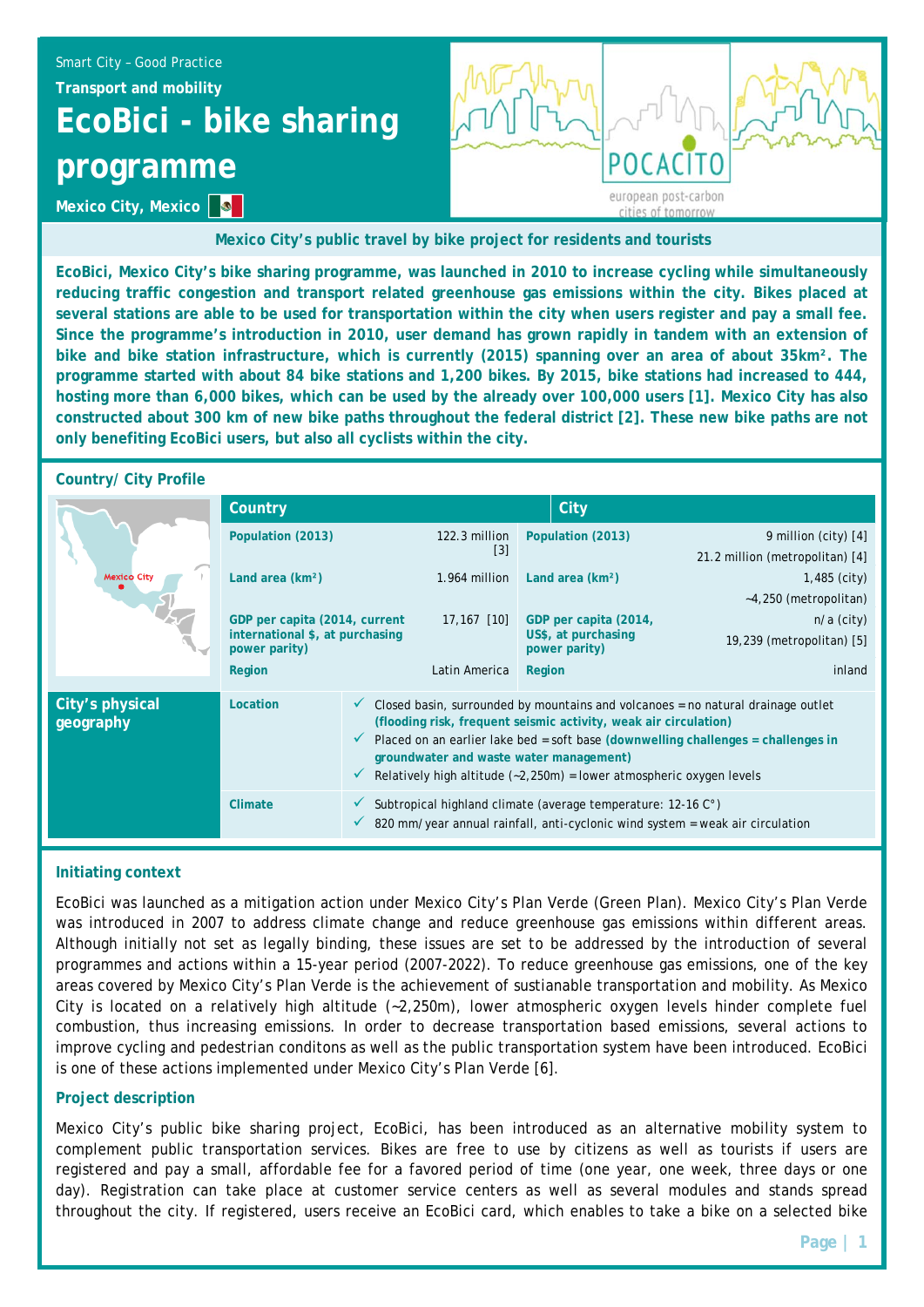station, cycle around and return it to the next clostest station within a 45-minute trip. If this time is exceeded, an additional fee will apply. In 2015, the EcoBici homepage stated that a general one day membership costs about 90 pesos (~5.6 Euros<sup>1</sup>) while an annual membership costs about 400 pesos (~25 Euros<sup>1</sup>). [1] Bike stations are usually located close to public transportation stops, which allows for an effective combination of different types of transportation [6].

## **Implementation process**

EcoBici has been implemented by the Mexico City Government according to a bike mobility strategy. Its first phase took about one year to plan and six months to implement. The project's infrastructure has been increasing ever since [7]. The table below summarises the project's most important implementation steps and features, demonstrating a bike sharing programme's realisation within a megacity of an emerging country.



# **Results**

With the implementation of EcoBici, Mexico City's public transportation system has been diversified, which not only reduces greenhouse gas emissions and traffic congestion, but has several other positive co-effects. Among them are reductions in air pollutant emissions (e.g. NOx, PM, SO2, CO, NH3 etc.), increased health benefits for residents and users (improved air quality, physical activity) and travel time savings.

Reduction of  $CO<sub>2</sub>$  emissions and other co-benefit achievemenets have already been expressed in absolute numbers for the first three years of the project (2010-2013).